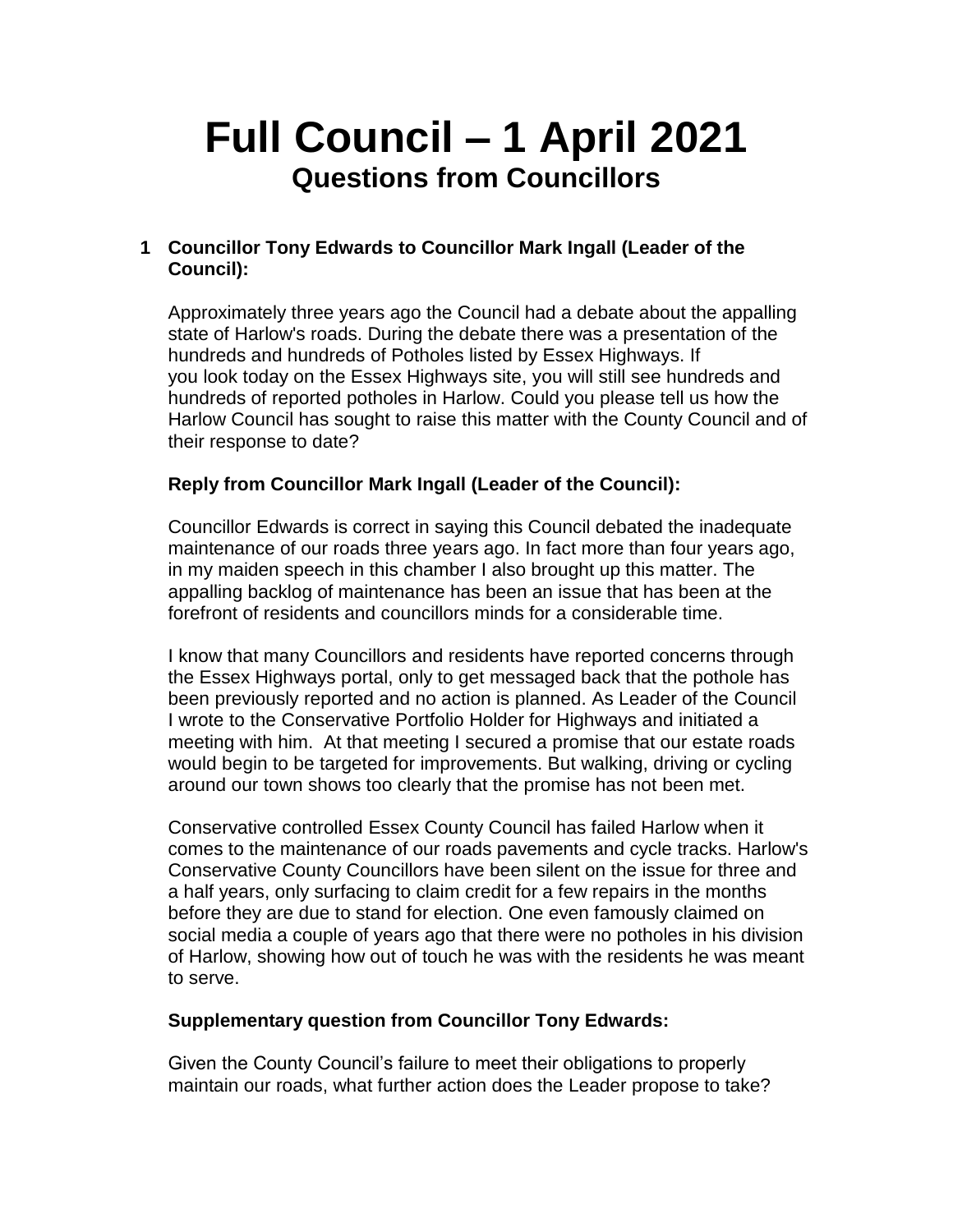## **Supplementary reply from Councillor Mark Ingall (Leader of the Council):**

I have found that creating a media storm has been effective. I would urge Councillors to create petitions. I am also looking at the legal steps necessary to ensure our worst affected roads are repaired.

# **2 Councillor Simon Carter to Councillor Mark Ingall (Leader of the Council):**

In your answer to Question 5 at the last Council meeting you said Terminus House provided only 40 properties qualifying for New Homes Bonus and a net payment of £34,800. Can you show your workings please?

# **Reply from Councillor Mark Ingall (Leader of the Council):**

The Government publishes New Homes Bonus Calculator on its website at [https://www.gov.uk/government/publications/new-homes-bonus-calculator-](https://www.gov.uk/government/publications/new-homes-bonus-calculator-2021-to-2022)[2021-to-2022.](https://www.gov.uk/government/publications/new-homes-bonus-calculator-2021-to-2022) The calculation is quite detailed and for the purposes of a reply to the question asked by Councillor Carter so I am happy to arrange for a copy of the calculations to be sent to him.

It is important to remember that the calculations used in determining New Homes Bonus payments, as set out in the original reply in January are not normally calculated on a per property basis but on the overall growth in property numbers from one year to the next. Therefore the calculation, whilst following the methodology has had to make specific assumptions in order to calculate the estimated NHB value.

## **Supplementary question from Councillor Simon Carter:**

Why do you refer to Council Tax Discounts and the Local Council Tax Support Scheme which do not form part of the NHB calculation?

## **Supplementary reply from Councillor Mark Ingall (Leader of the Council):**

I'm confident that the figures provided in the answer are correct. I know there is an open invitation to Councillor Carter to discuss the figures with the Head of Finance if he wishes.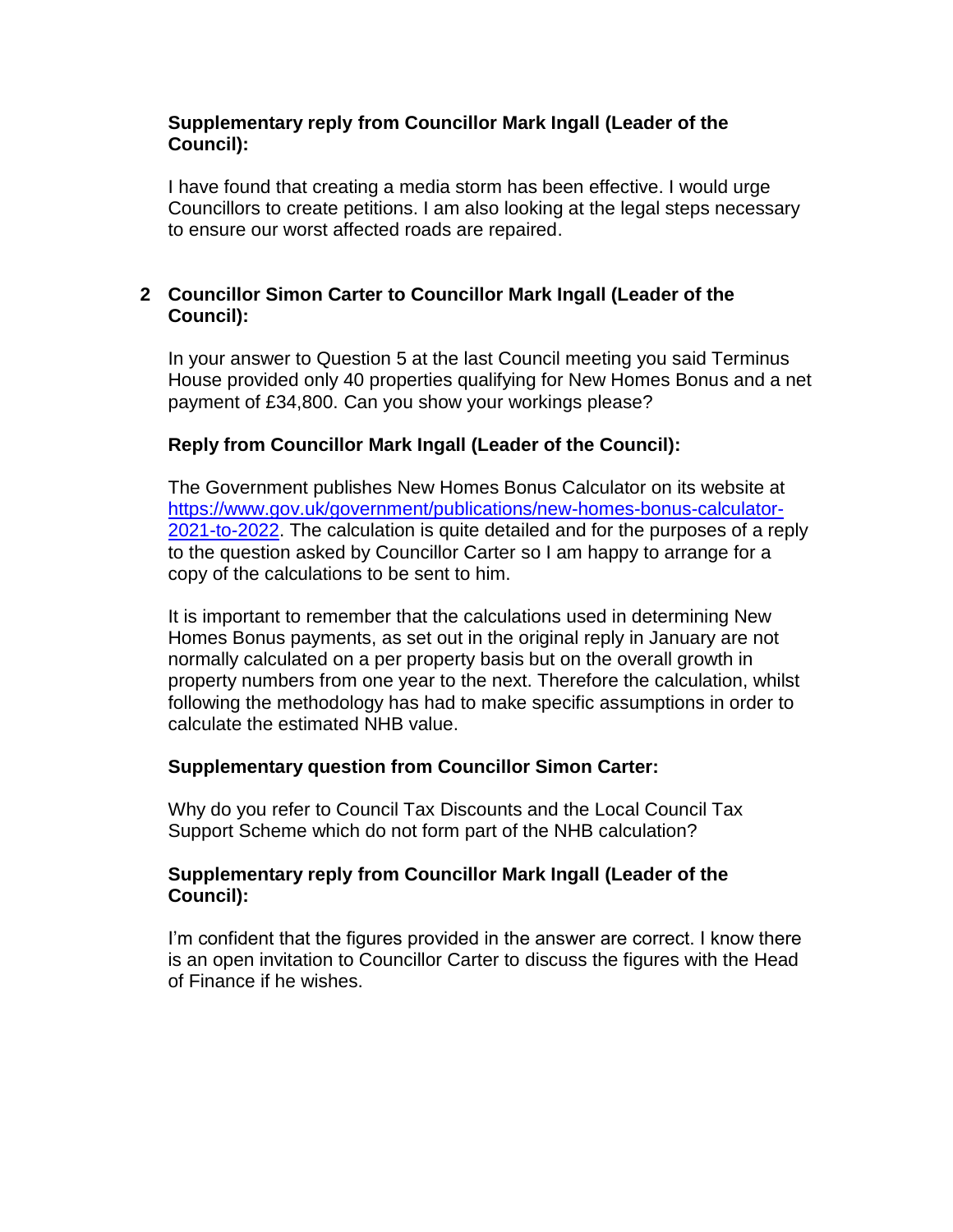## **3 Councillor Michael Hardware to Councillor Mark Wilkinson (Portfolio Holder for Housing):**

On what basis or under what legislation the council is writing to the 2,500 owners of leasehold properties in Harlow, where the council owns the freehold, seeking copies of gas and electricity safety certificates? There have been numerous mentions of this on social media, direct complaints to councillors and, I understand, complaints to the council.

# **Reply from Councillor Mark Wilkinson (Portfolio Holder for Housing):**

The statutory basis for requesting this information is detailed in relevant "Fire Safety Orders" which require us as a landlord /owner of freehold property to continuously assess the risk factors/ hazards which may affect fire safety in its properties. Risk assessments are regularly reviewed and prioritised as part of this requirement with the letter recently sent, a reminder for all leaseholders and those who sublet homes of their lease /safety responsibilities. There is a lease requirement to maintain their property in a safe manner, and risk assessments update our approaches. Importantly, this will provide added security to other residents in the block as well as proof that these potential lifesaving inspections have been carried out.

So far there has been a positive response with the majority of this information readily available. However, the Council recognises that for some this may prove difficult in arranging and being in a position for producing certificates and that some leaseholders will need longer to arrange inspections. Support and further information is being provided to leaseholders who have contacted us about this issue.

# **Supplementary question from Councillor Michael Hardware:**

What are you going to do with those who fail to provide you with what is needed, or refuse to?

## **Supplementary reply from Councillor Mark Wilkinson (Portfolio Holder for Housing):**

I've already stated in my original answer that it is a requirement to have this information and that the Council will provide help to those who request it. I have been a Councillor for nearly twenty years and I have never been so appalled by some of the literature being put out by the Conservatives on fire safety. As a responsible council are taking this issue seriously.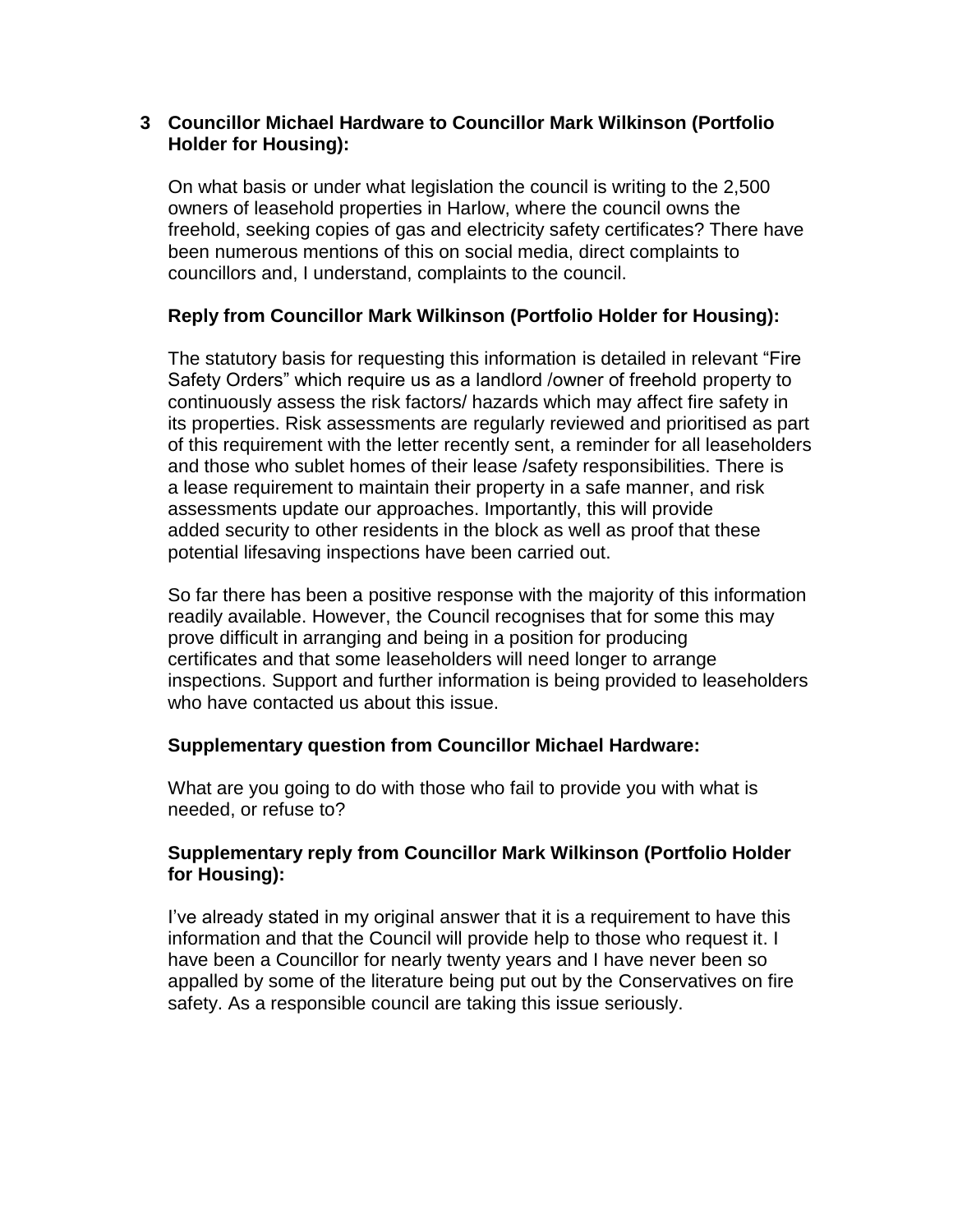#### **4 Councillor Andrew Johnson to Councillor Mike Danvers (Portfolio Holder for Resources):**

Government figures show the Council received £1.74 million in December under the Additional Restrictions Grant Scheme to support local businesses who fell outside the definition of the other Government grant schemes. At the time of the Council's last report to Essex County Council, how much of this grant funding had been dispersed to local businesses?

## **Reply from Councillor Mike Danvers (Portfolio Holder for Resources):**

The last reporting to ECC was based upon data at 14 March 2021 and showed that Harlow had paid out 290 payments totalling £749,760 in respect of the Additional Restrictions Grant. Against the original allocation of £1.74 million this represented 43% of the allocation having been spent.

I would also like to publicly put the record straight regarding this Council's performance in making ARG payments to local businesses. Despite the misleading information that has been published by the Harlow Conservatives and based on the data provided to ECC, Harlow was far from the worst performer in Essex. Several neighbouring authorities have paid out less and in some cases far less of their grant allocations than Harlow Council with Conservative controlled Epping Forest having only paid out 13% of their total ARG allocation.

In order to provide a response to the question which reflects the most up to date information I can also inform Councillor Johnson that as at 30 March 2021, a little over two weeks since the data was supplied to ECC, Harlow Council has now paid 564 payments totalling £1,115,840.60. This represents over 64% of the original ARG funding and nearly 45% of the total ARG including the January top up payment.

ARG funding, as announced by the government is to be utilised throughout 2021/22 to also help business recover from the crisis and this Council is now focussed on designing new options for ARG to support those local business that will again fall through the gaps in the Governments Restart Programme in order to support all local businesses recover and be successful as the local economy emerges from this crisis.

I would also point out in responding to Councillor Johnson that it has been reported that nationally 3 million business have fallen through the cracks in the Government's Covid support programmes.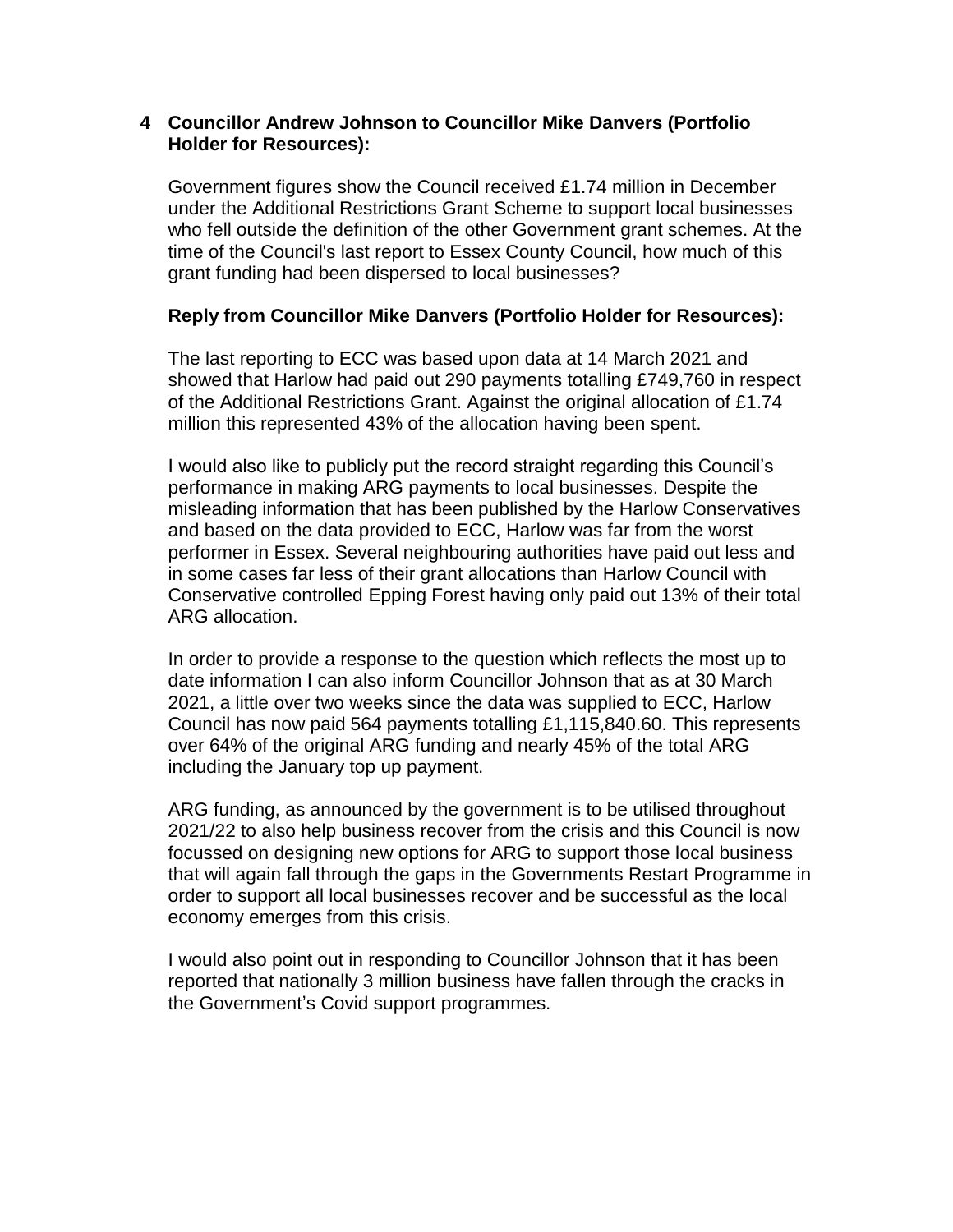## **Supplementary question from Councillor Andrew Johnson:**

How much ARG funding does the Council still have left which must be distributed by June?

## **Supplementary reply from Councillor Mike Danvers (Portfolio Holder for Resources):**

The Council is acting carefully to ensure that these businesses are supported. Essex County Council has £1 billion of reserves. Let's work together to open the coffers of the County Council so that Harlow business can properly supported.

## **5 Councillor Andrew Johnson to Councillor Mike Danvers (Portfolio Holder for Resources):**

At the time of the Council's last report to Essex County Council, how much of the Business Adaptation grant funding provided by the Government to Harlow had been dispersed to local business?

## **Reply from Councillor Mike Danvers (Portfolio Holder for Resources):**

As with my previous response, the data supplied to ECC was based on information as at 14 March and at that time the Council had paid out 6 payments totalling £7,500 in respect of Business Adaptation Grants. Again for completeness I am now able to inform Councillor Johnson that as at 30 March this has increased to 12 payments totalling £14,000. Furthermore there are 12 recent applications being verified or where further information is required and one new application received yesterday. If all of these new or recent applications are successful this could lead to up to a further £19,500 being paid to local businesses giving a total grants paid figure of up to £33,500.

The Council will still have funding available to allocate to businesses and I would encourage any local business that meets the criteria contained within the grant policy agreed by Essex County Council and available on Harlow Council's website to submit an application as soon as they can to help prepare their business for the further easing of Covid restrictions as set out by the Governments Roadmap.

#### **Supplementary question from Councillor Andrew Johnson:**

Why is the figure for distributed BAG so low?